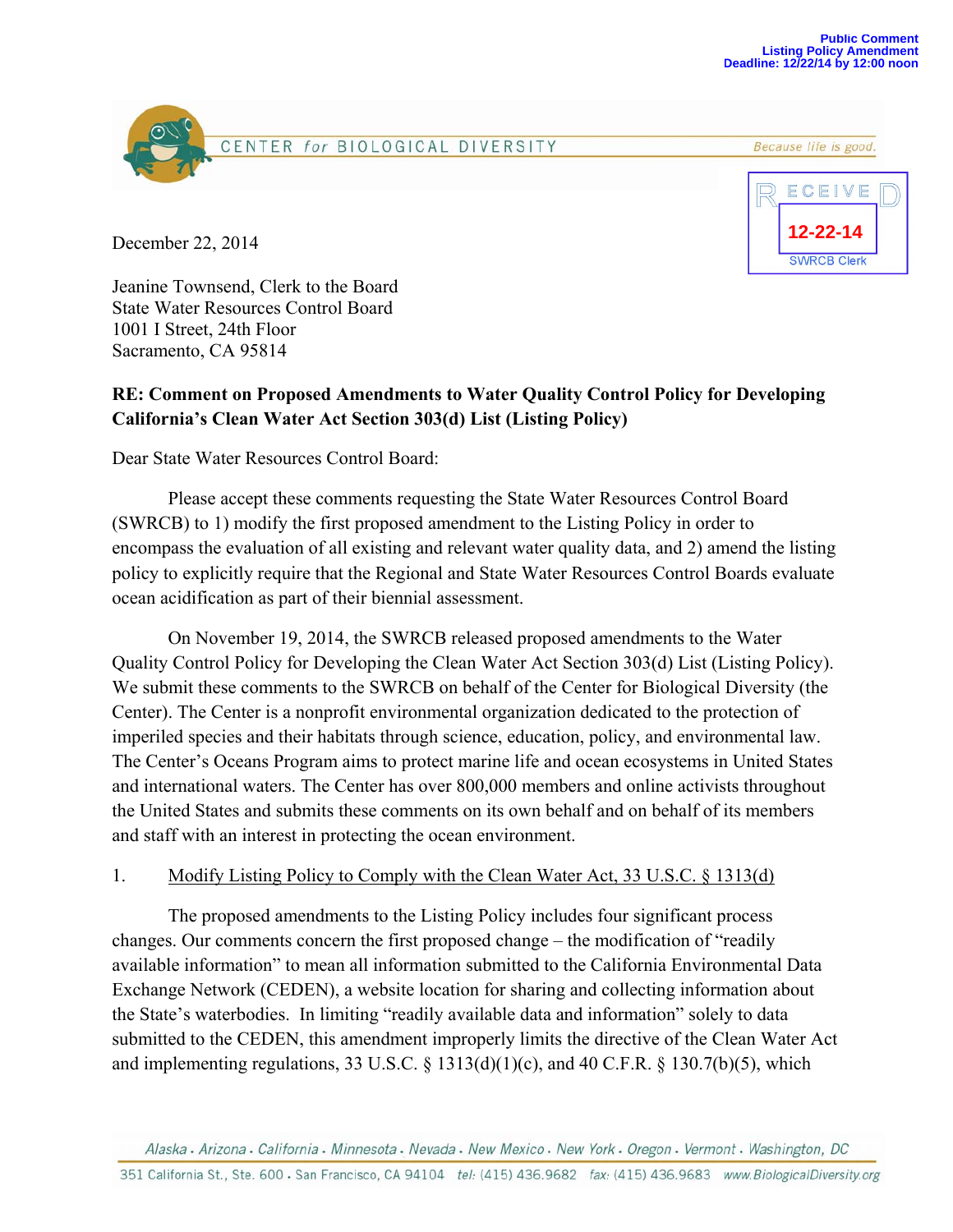require states to consider "all existing and readily available water quality-related data and information." (Emphasis added).

 The Clean Water Act is the nation's strongest law protecting water quality. Congress enacted the Clean Water Act, 33 U.S.C. §§ 1251 et seq., with the express purpose of "restor[ing] and maintain[ing] the chemical, physical, and biological integrity of the Nation's waters" and promptly eliminating water pollution. *Id.* § 1251(a). Section 303(d) requires each state to establish water quality standards. *Id.* § 1313(a)-(d); 40 C.F.R. § 130.3. Water quality standards set goals for enhancing water quality and must "provide water quality for the protection and propagation of fish, shellfish and wildlife and for recreation." 40 C.F.R. § 130.3.

 Every two years, states must identify impaired water bodies for which existing pollution controls "are not stringent enough" to ensure "any water quality standard applicable" will be met. 33 U.S.C. § 1313(d). The Section 303(d) list must include all water bodies that fail to meet "any water quality standard," including numeric criteria, narrative criteria, water body uses, and antidegradation requirements. *Id.* § 130.7(b)(1)(iii) & (b)(3).

 In creating the 303(d) list, states "shall assemble and evaluate all existing and readily available water quality-related data and information." 40 C.F.R. § 130.7(b)(5). The regulations further specify that "all existing and readily available water quality-related data and information" includes at a minimum, but is not limited to, all existing and readily available data and information about "[w]aters for which water quality problems have been reported by local, state, or federal agencies; members of the public; or academic institutions. These organizations and groups should be actively solicited for research they may be conducting or reporting. For example, university researchers, the United States Department of Agriculture, the National Oceanic and Atmospheric Administration, the United States Geological Survey, and the United States Fish and Wildlife Service are good sources of field data." *Id.* § 130.7(b)(5)(iii).

 The first proposed amendment to the Listing Policy specifies that "'readily available data and information' is information that can be submitted to the CEDEN." (Draft Amendment to Listing Policy 6.1.1). This supersedes the previous iteration of the policy, which stated that "at a minimum, readily available data and information includes paper and electronic copies of" various water quality sources, including fish and shellfish advisories, reports of fish kills, water quality data from EPA's STORET database, and other data and information reporting by local, state and federal agencies, citizen monitoring groups, academic institutions, and the public. In addition, the previous definition required the Regional Water Boards and the State Water Board to actively solicit data and information from federal agencies, such as the National Oceanic and Atmospheric Administration and the U.S. Geological Survey. (See Listing Policy 6.1.1).

 This proposed amendment limits the data which will be assessed as part of the biennial 303(d) listing process; instead of "at a minimum," looking at relevant databases with applicable information, the only information considered will be that which is contained in the CEDEN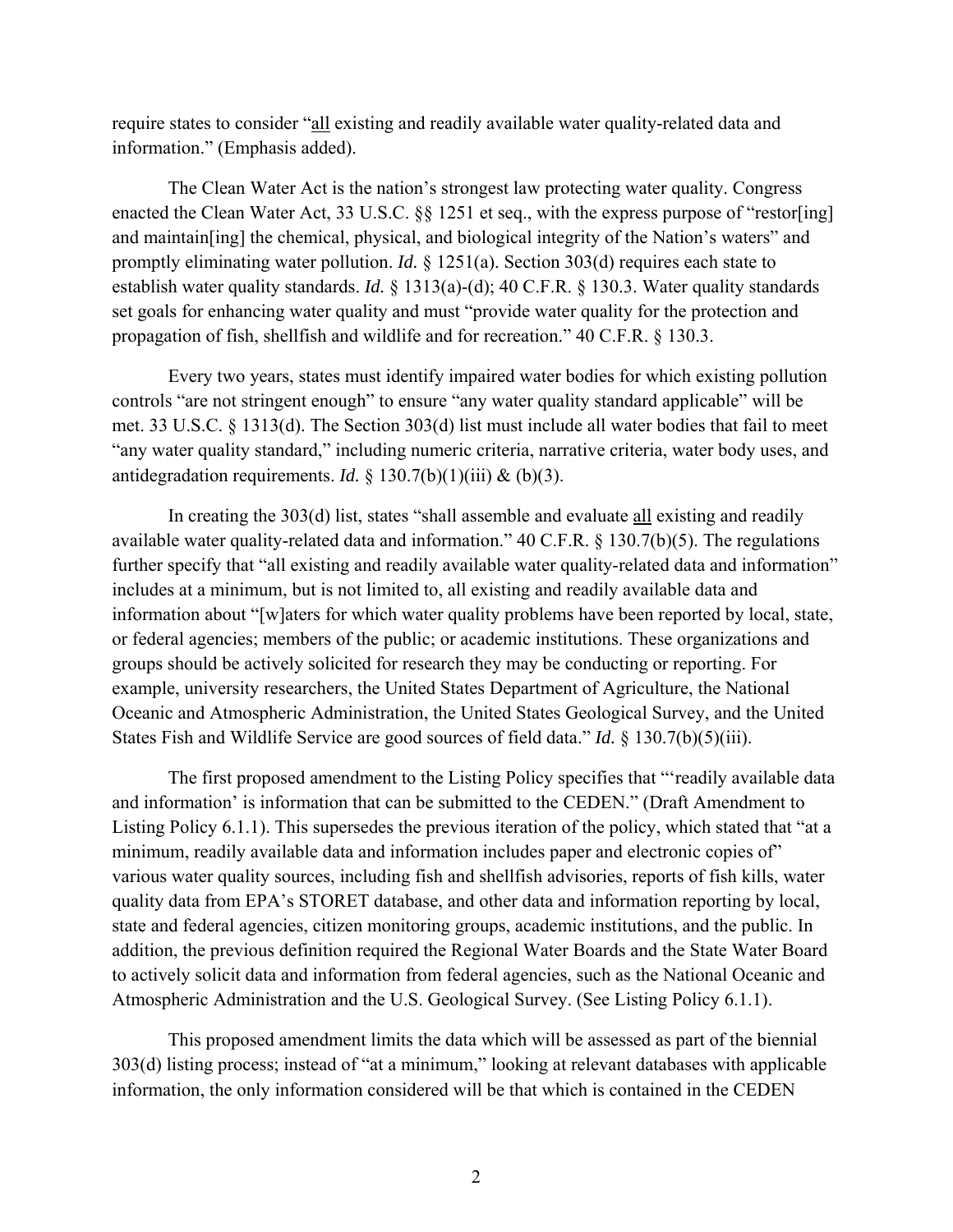database. This violates the strictures of the Clean Water Act regulation requiring "all existing and readily available information and data" to be examined in the 303(d) biennial review. 40 C.F.R. § 130.7. Courts have emphasized that states must take seriously the requirement to examine all existing and readily available information data in the 303(d) listing process. *See, e.g.*, *Sierra Club v. Hankinson*, 939 F. Supp. 865, 870 (N.D. Ga. 1996) ("The Court is further concerned about Georgia's apparent failure to use 'all existing readily available water qualityrelated data and information' . . . such as . . . available EPA databases."). Likewise, in other contexts, courts have struck down an agency determination when that agency failed to use data that was required by statute and regulation. See, e.g., *Ctr. for Biological Diversity v. BLM*, 698 F.3d 1101, 1124 (9th Cir. 2012) (holding that the BLM failed to look at data relevant to a finding of jeopardy under the Endangered Species Act); *Sierra Club v. EPA*, 671 F.3d 955, 968 (9th Cir. 2012) (finding that EPA's approval of a State Implementation Plan under the Clean Air Act was arbitrary and capricious for failing to use the most recent available data); *Motor Vehicle Mfrs. Ass'n v. State Farm Mut. Auto. Ins. Co*., 463 U.S. 29, 46 (1983) (finding the highway safety agency acted in an arbitrary and capricious manner when it "apparently gave no consideration" to requiring airbags when modifying a passive restraint standard).

 We support a policy change that encourages data to be submitted to CEDEN and evaluated by Regional and State Water Boards, but this amendment should not eliminate the requirement to examine other sources of existing and relevant information. We encourage the SWRCB to amend the policy to reinstate the previous definition of "readily available data and information," and include within that definition the proposed amended definition:

All data submitted the CEDEN, which can be accessed at www.ceden.org. If CEDEN is unable to accept a particular subset of data and information, the State Water Board or the Regional Water Board may accept that data and information if it meets the formatting and quality assurance requirements detailed in section 6.1.4 of the Policy and the notice of solicitation for the current Listing Cycle.

(Draft Amendment to Listing Policy 6.1.1).

 In order to properly identify waters failing to meet applicable water quality standards, allowing the state to implement total maximum daily loads of pollutants that are causing the impairment, State and Regional Water Boards must thoroughly asses existing data during the 303(d) biennial assessment. This is only achieved via a careful examination of various databases which contain relevant information. *See* 40 C.F.R. § 130.7. It is laudable for the SWRCB to encourage centralization of data collection for easy and simplicity of conducting the 303(d) assessment, but not at the risk of missing valuable information which will inform accurate assessment of impaired waters.

## 2. Amend Listing Policy to Evaluate Ocean Acidification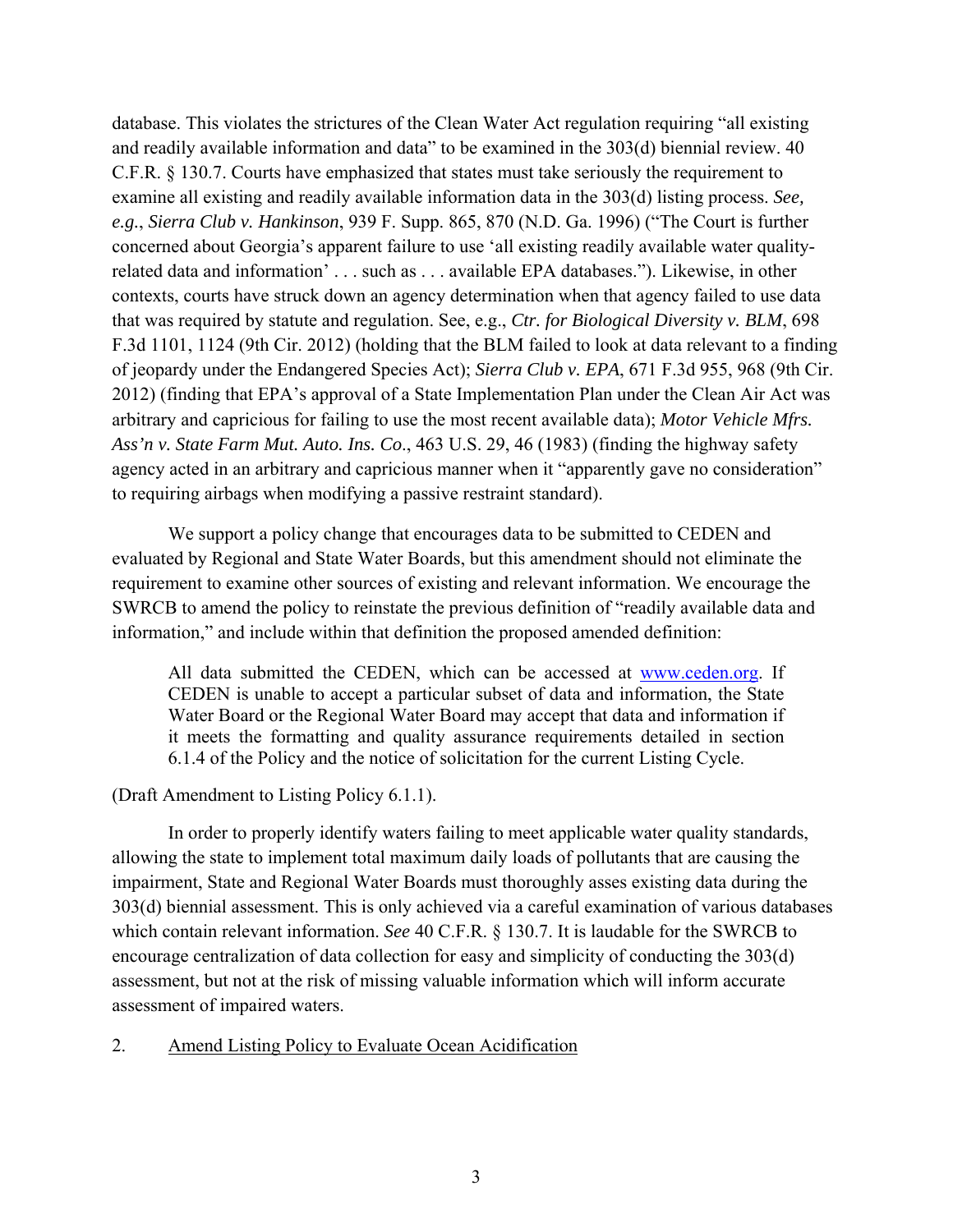We request that the SWRCB amend the listing policy to explicitly require that the Regional and State Water Resources Control Boards evaluate ocean acidification as part of the biennial assessment. California has a duty to evaluate ocean acidification during its water quality assessment (Environmental Protection Agency, 2010). Specifically, EPA directed states to evaluate ocean acidification data:

"EPA has concluded that States should list waters not meeting water quality standards, including marine pH [water quality criteria], on their 2012 303(d) lists, and should also solicit existing and readily available information on OA using the current 303(d) listing program framework."

(Environmental Protection Agency, 2010).

 Accordingly, California must evaluate pH, biological information, and other monitoring data that is available to it and seek out ocean acidification data from state, federal, and academic research institutions. EPA recommended that states solicit baseline data and ocean acidification data-- such as DIC,  $pCO_2$ , TA,  $pH$ --including modeling and non-site-specific data. EPA also advised states to evaluate biological information related to resources that are vulnerable to OA, such as coral reefs, marine fisheries, or shellfish resources.

EPA's 2010 memo and Integrated Report Guidance discussed several sources:

- State coastal monitoring
- NOAA-National Estuarine Research Reserve System
- NOAA National Data Buoy Center

 There are several additional sources for high resolution ocean acidification data. California must obtain and evaluate data from research institutions, including but not limited to:

- PMEL NOAA http://www.pmel.noaa.gov/
- National Ocean Data Center http://www.nodc.noaa.gov/
- Integrated Ocean Observing System http://www.ioos.noaa.gov/
- Central & Northern California Ocean Observing System http://www.cencoos.org/
- Monterey Bay Aquarium Research Institute
- Scripps Institution of Oceanography
- West Coast Ocean Acidification and Hypoxia Science Panel http://westcoastoah.org
- California Current Acidification Network http://c-can.msi.ucsb.edu/

 The Regional and State Water Resources Control Boards must include ocean acidification in its integrated reports and "start developing assessment methods for evaluating marine waters based on [ocean acidification] impacts using their existing marine pH and biological (narrative and numeric) [water quality criteria]" (Environmental Protection Agency, 2010: 7). "Guide to best practices for ocean  $CO<sub>2</sub>$  measurements" contains the most up-to-date information available on the chemistry of  $CO<sub>2</sub>$  in seawater and the methodology of determining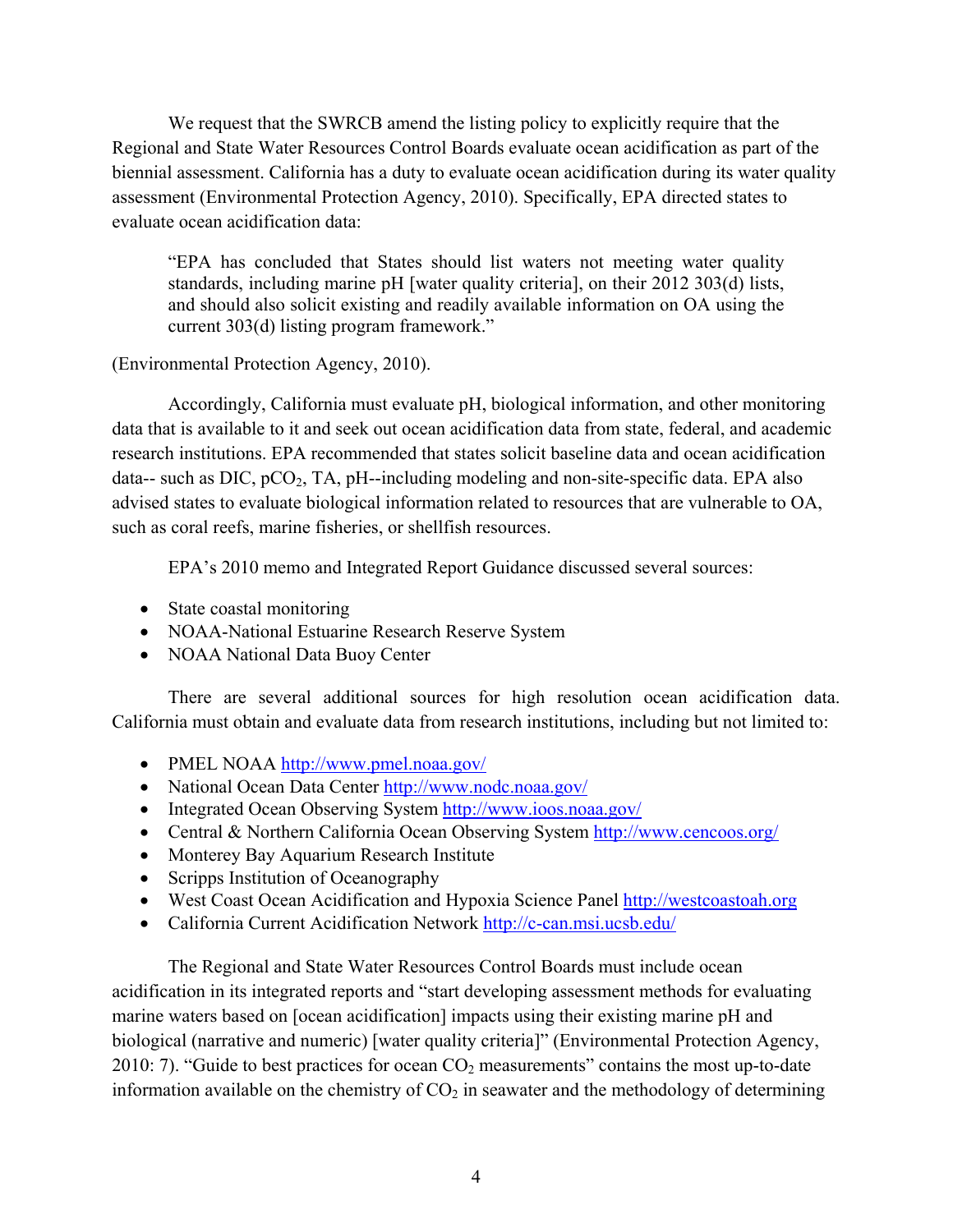carbon system parameters (Dickson, Sabine, & Christian, 2007). Methods are also described by the Ocean Carbon and Biogeochemistry comments to EPA and in the "Guide to best practices for ocean acidification research and data reporting" (Ocean Carbon and Biogeochemistry Program, 2009, 2010; Riebesell, Fabry, Hansson, & Gattuso, 2010). The latter also describes the best practices for researching and reporting biological responses to ocean acidification (Riebesell et al. 2010). For example, the study describes five methods that are in wide use for the study of calcification of benthic organisms, including buoyant weight of the organism, skeletal density banding, direct measurement of shell or skeleton weight, change in total alkalinity of the incubation water, and measurements of radioisotopes (Id.). California can draw from this guide for its own listing policy.

 The listing policy should ensure that waters are assessed with respect to ocean acidification not only with regard to numeric criteria, but also narrative criteria and antidegredation standards.

\* \* \*

 Thank you for affording the Center the opportunity to comment on the Proposed Amendments to the Listing Policy. Should you have any questions please do not hesitate to contact us.

Sincerely,

Emil Julh

Emily Jeffers Miyoko Sakashita Center for Biological Diversity 351 California St., Suite 600 San Francisco, CA 94104 ejeffers@biologicaldiversity.org miyoko@biologicaldiversity.org

Sources Cited:

- Dickson, A., Sabine, C., & Christian, J. (2007). Guide to best practices for ocean CO2 measurements. *PICES Special Publication*.
- Environmental Protection Agency. (2010). Memo: Integrated reporting and listing decisions related to ocean acidification.